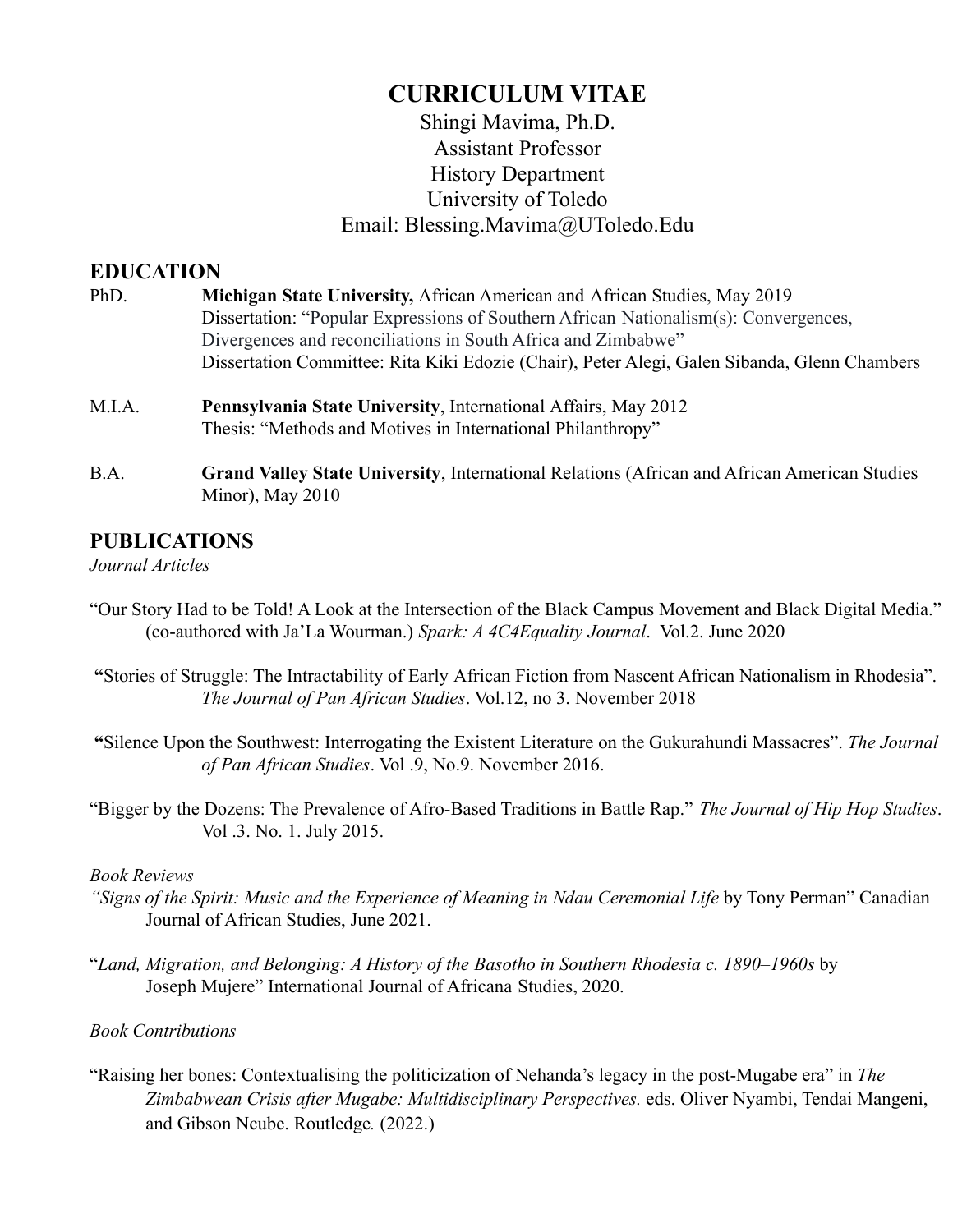"Death upon the Homefront" in *Pan African Spaces: Essays on Black Transnationalism.* eds. Msia Kibona Clark, Phiwokuhle Mnyandu, and Loy L. Azalia Lexington Books, 2019)

#### *Mass Market*

*Pashena* (Novel). Detroit: House Capacity Publishing. May 2018

*Mirage of Days Old* (poetry anthology). New Jersey: Sugar Run Publishing. August 2015

#### *Select Non-Reviewed Articles*

- "A Moment of Reckoning: How the Murder of George Floyd Should- and Just May- Revive Pan-Africanism." *The Rogue Scholar Society*. June 5, 2020.
- "The Pan-African Disconnect: Why the Global African Community and Zimbabweans Reacted Differently to Mugabe's Demise". *The Rogue Scholar Society*. November 26, 2017. <http://www.roguescholarsociety.com/2017/11/the-pan-african-disconnect-why-global.html>
- "'Champion... Champion!'- Why West Indies' Cricket Triumph Should Excite the Global African Community". *The Rogue Scholar Society*. April 8, 2016, [http://www.roguescholarsociety.com/2016/04/champion-champion-why-west-indies\\_8.html](http://www.roguescholarsociety.com/2016/04/champion-champion-why-west-indies_8.html)
- "Cecil's Pride: The Real Reason why Africans should Care…" *Rhoda Radar*. August 2, 2015. <https://rhodaradar.com/cecils-pride-the-real-reason-why-africans-should-care/>

# **CONFERENCE PRESENTATIONS**

*International*

- **"**Silence Upon the Southwest: Interrogating the Existent Literature on the Gukurahundi Massacres", Graduate Seminar Series conference at the University of South Africa, Pretoria, South Africa. May 2016.
- "Rethinking Pan-Africanism: The Merits, Challenges, and Future of Pan-Africanism," Graduate Seminar Series conference at the University of South Africa, Pretoria, South Africa. June 2015.

#### *National*

- "Africana Digital Pedagogy: Cultural Exchange, Learning and Innovation." with Dr. Wourman and George III, Annual African, African American, and Diaspora Studies Conference, Virginia, Ma. February 2022
- "The Bones Keep Rising': The Enduring and Evolving Presence of Nehanda Nyakasikana in Zimbabwean Popular Culture," National Council for Black Studies Conference, Atlanta, Ga. March 2020
- "Robert Mugabe: Hero or Villain? Trans-Atlantic Dialogue on Pan-Africanism," Roundtable Discussion at the National Council for Black Studies Conference, Atlanta, Ga. March 2020
- "Black Studies & The American Descendents of Slaves ("ADOS") Movement" Roundtable Discussion at the National Council for Black Studies Conference, Atlanta, Ga. March 2020
- "Africana Digital Pedagogy: Cultural Exchange, Learning and Pedagogy." Roundtable Discussion at the National Council for Black Studies Conference, Atlanta, Ga. March 2020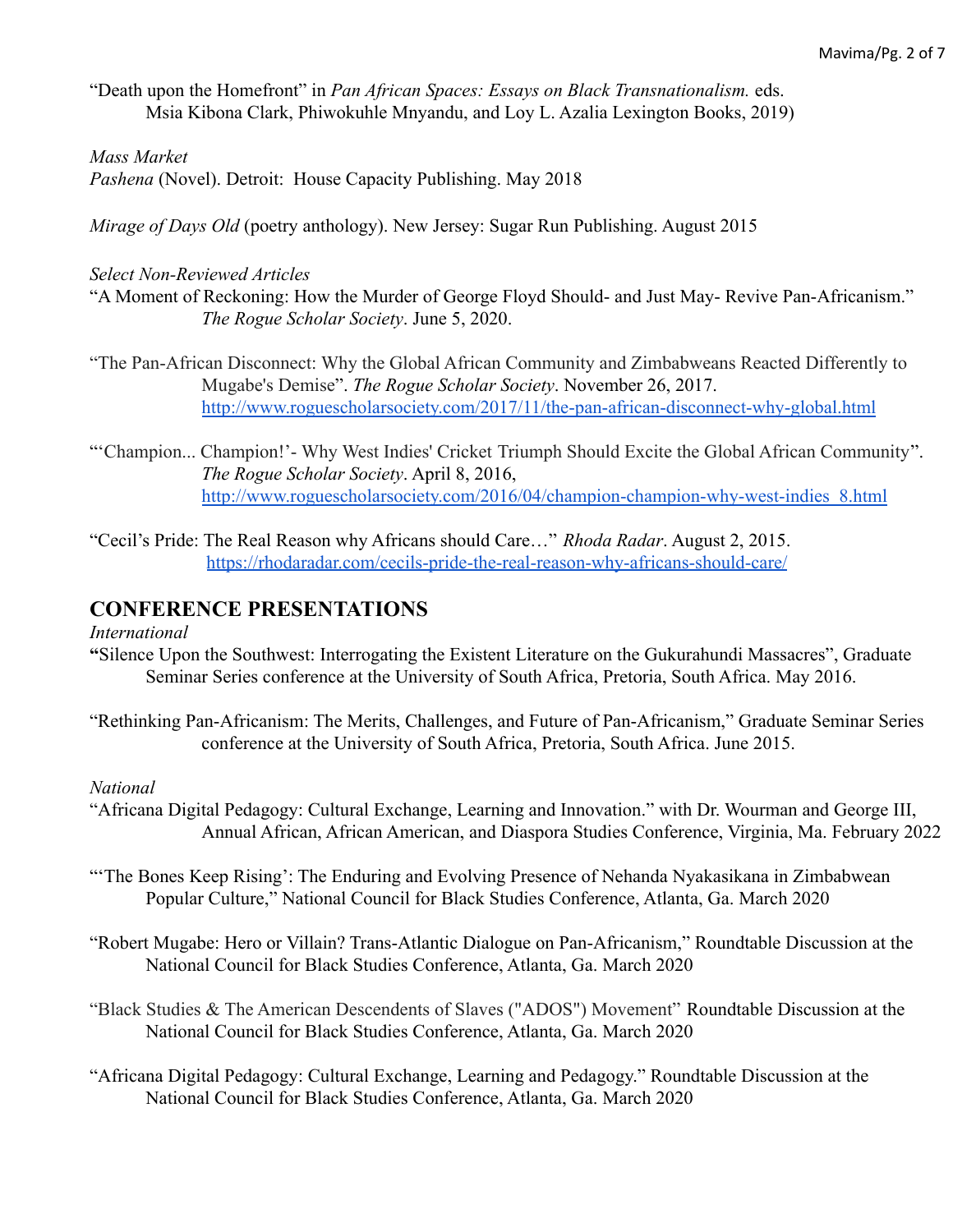- "*Hazvichatyisa Izvi:* Popular Artistic Expression in the Post-Mugabe Era"(*an Africanist hero or brutal dictator? A reflection on the legacy of Zimbabwe's former president, Robert Mugabe* Roundtable), African Studies Association Conference, Boston, Ma. November 2019
- "A Stain on the Rainbow: Reconciling Xenophobia in South Africa with Rainbow Nationalism and Anti-Apartheid Pan-Africanism" National Council for Black Studies, New Orleans. March 2019
- "Re-Thinking Leadership Transition and Succession Practices: Afrocentric Perspectives on Zimbabwean Politics and Transformation." National Council for Black Studies, New Orleans. March 2019
- "Mugabeism after Mugabe: Charting a National Path in the Aftermath of an Ambiguous Legacy", African Studies Association Conference, Atlanta, GA. December 2018
- "A Pan-African Disconnect? Why the Global African Community and Zimbabweans Reacted Differently to Mugabe's Demise `` National Council for Black Studies, Atlanta, GA. February 2018
- "Stories of and in the Struggle: The Intractability of Early African Literature and Nascent African Nationalism in Rhodesia", National Council for Black Studies, Atlanta, GA. February 2018
- "The Fall and Awakening: Contextualizing Student Uprisings in Contemporary South Africa", African Studies Association Conference, Washington DC. December 2016
- "Silence Upon the Southwest: Interrogating the Existent Literature on Gukurahundi", National Council of Black Studies Conference, Charlotte, NC. March 2016.
- "(South) African Renaissance: South Africa's Role as a Regional Power in Advancing Pan-Africanism" presentation at the National Council of Black Studies, Charlotte, NC. March 2016.
- "Bigger by the Dozens: The Prevalence of Afro-Based Traditions in Battle Rap", National Council of Black Studies Conference, Los Angeles, CA. March 2015.
- "Bigger by the Dozens: The Prevalence of Afro-Based Traditions in Battle Rap", International Conference on Hip-Hop Activism, Minneapolis, MN. February 2015.

# *Local/Regional*

- "The Third Chimurenga: Expressions of Nationalism in the Context of Zimbabwe's Land Reform", African Graduate Research Conference, East Lansing. March 2019
- **Shingi Mavima,** Nathaniel Harrison**.**"Intolerance in the Time of Trump", American University Public Anthology Conference, Washington DC. November 2017

# **INVITED LECTURES & WORKSHOPS**

# *Scholarly*

- "Ties that Bind: Global Africa's Place within Black History Month" Black History Month presentation, University of Toledo Anthropological Society, February 2022.
- "Colonialism, Revolution, Womanhood and Writing: Writing as Resistance in Zimbabwean Literature" Presentation to Cambridge Public Schools at the Invite of Boston University, November 2021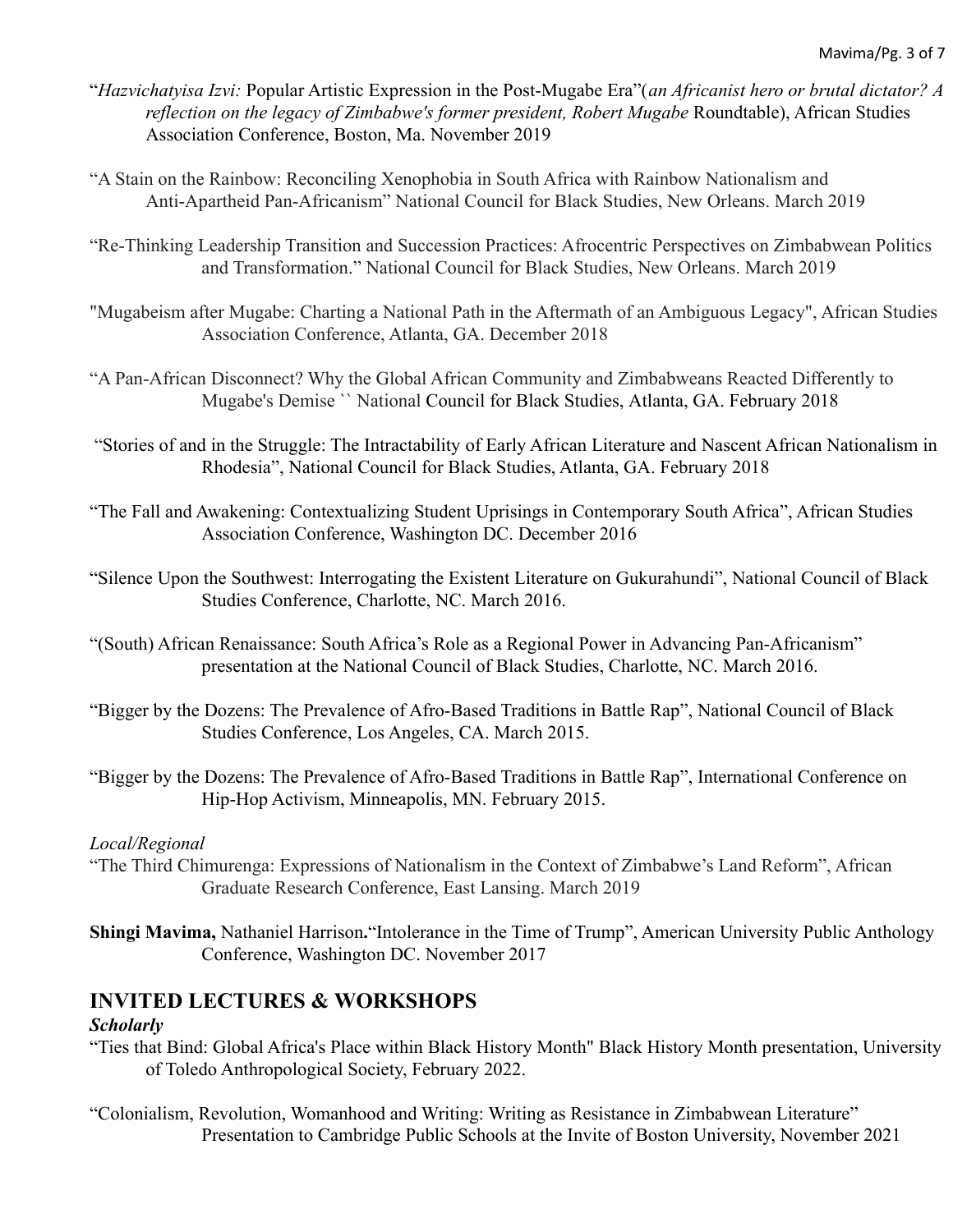- "#ThisFlag to #ZimbabweanLivesMatter: Social Media Usage and Dissent among the Zimbabwean Urban Youth" African Tea Time presentation at Michigan State University, February 2021
- "Race, Land-Ownership and Democracy in Zimbabwe and South Africa." Humanities Cafe series, Roger Ray Institute for the Humanities, UT. March 2020
- "*Nkosi Sikelel' iAfrica*: A Brief History of Christianity and Pan-Africanism", Grand Rapids Catholic Central High School, Michigan. February 2020
- "Mugabeism After Mugabeism" Eye on Africa seminar at the African Studies Center, Michigan State University, November 2018
- "*Nkosi Sikelel' iAfrica*: A Brief History of Christianity and Pan-Africanism", Africa Day Commemorations, Canberra, Australia. June 2018
- "Pan-Africanism in Southern African Anticolonialism" lecture in AAAS 300, Michigan State University, October 2017
- "*Musha Mukadzi:* Conversations on Femininity, Community, and Life in a Zimbabwean Context" lecture at the College of Creative Studies, Detroit, MI. April 2016.
- "Why Afrocentricity: The Import of an African-Centered Approach among African Students (And Teachers)", African Centered Pedagogy Seminar, Kara Heritage Institute, Pretoria, South Africa. July 2016.

### *Activist, Artist, and Author*

- "The place of Autobiography in contemporary African Historiography" presentation to African Life Histories (HST 154) at Macalester College, Minnesota, December 2021.
- "The Remix at Work: Making Use of Multimodality to Convey Messages to Different Audiences" presentation to First Year Writing Students at James Madison University, November 2021.
- "Bridging the Gap" Black History Month Workshops: Virtual Discussions sponsored by A Glimpse of Africa & NAACP- Grand Rapids (MI) Chapter. February 2021.
- Why Afrocentricity? The Importance of an African-Centered Approach in Anti-Racism Work. Anti-racism teach-ins (sponsored by the Toledo Public Library & The Sojourner's Truth.) August 2020
- "The Death of George Floyd: Where Do We Go From Here?" Virtual Town Hall Meeting by the Office of Diversity and Inclusion and the Africana Studies Program, University of Toledo, June 2020
- "Define Black: Discussion on what it Means to be Black in the US and Globally," panel discussion by the African Student Union, Michigan State University, October 2016
- "Bone of Contention: African Identity and History", Melodi Pitjeng The Golo Workshop, Mamelodi, South Africa. July 2016
- "*Dairai Slogan*: The Use of Vocal Performance as Black Protest in the global African community" lecture in RCAH 390 (Language and Culture), Michigan State University, March 2015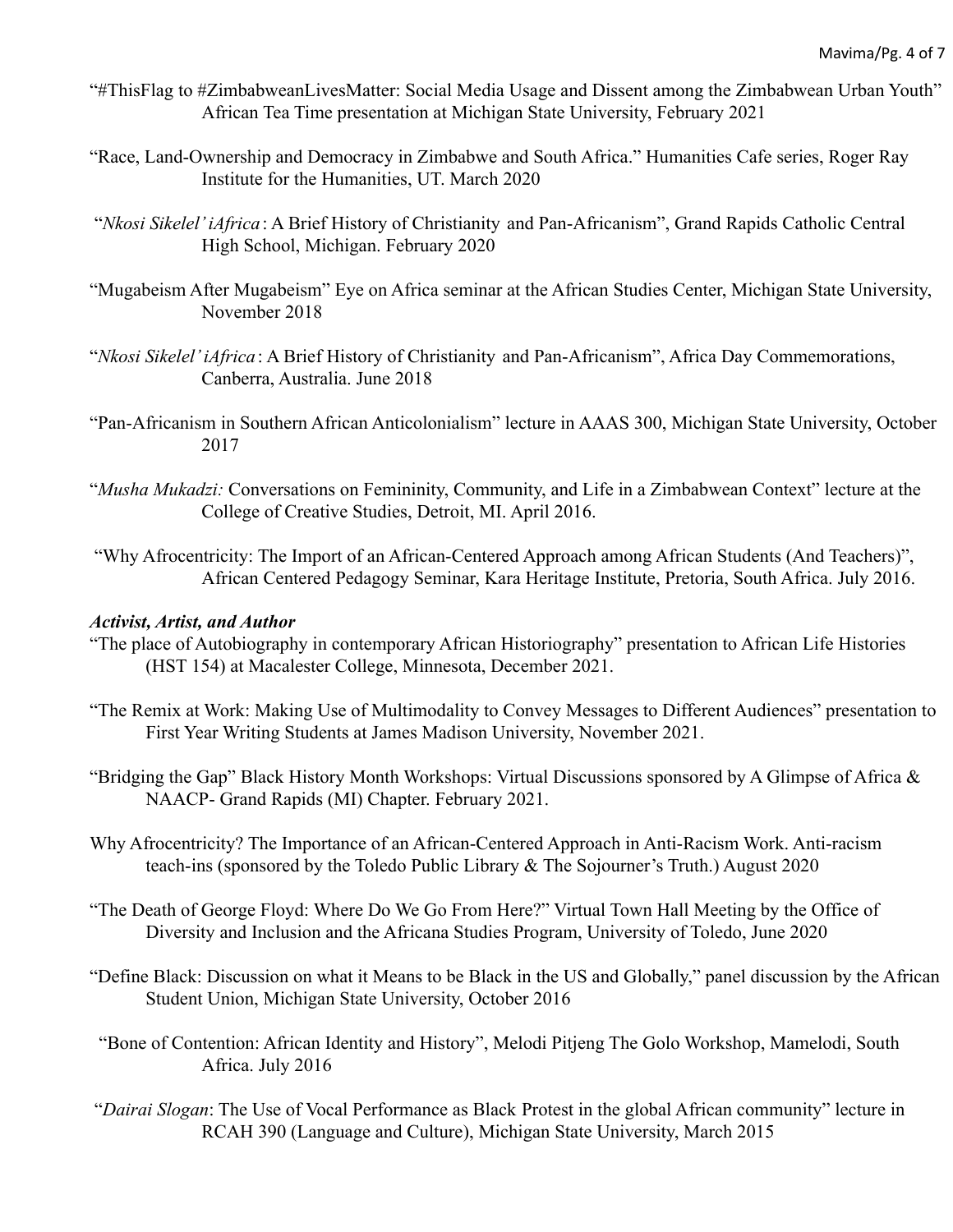- "*Not-so-Distant Cousins*: Cultural Parallels Between Africa and Latin America" talk at Grand Valley State University. September 2014.
- **Shingi Mavima;** Derek Duzan, Emilio Zamarripa. "Pick Your Battles: Withstanding peer pressure in the Pursuit of Respect" presentation at the Latino Youth Conference, Grand Rapids, MI. March 2014.
- "*Not-so-Distant Cousin*s: Cultural Parallels Between Africa and Latin America" talk at Jackson Correctional Facility. September 2013.

# **WORKSHOPS**

### *Organized*

- University of Toledo, History Department, "Sketches of Anti-Black Oppression and Black Responses in Ohio History," Dr. David Walton (Black History Month.) February 2022
- Sankofa Graduate Student Union, "Bridging the Gap: Understanding the Schisms between African and African American Students," Michigan State University, Spring 2019
- My Brother's and Sister's Keeper Mentoring Program, "Afrocentricity, Detroit Schools, and Best Mentoring Practices," Michigan State University, Spring 2016
- School of International Affairs Student Graduate Association, "*Papers: The Story of Undocumented Youth* Screening and Q&A," Pennsylvania State University, Spring 2011
- Sigma Lambda Beta Fraternity, Inc, "Black vs Brown: Investigating the Troubled Relationship of Blacks and Latinos in the USA," Grand Valley State University, Fall 2009

### *Facilitated*

"Imagined Identities, Boundaries and Relations Among People of African Descent" Ubuntu Dialogues international panel, Michigan State University, July 2020.

"Intellectual History" student panel at the Phi Alpha Theta University of Toledo History Colloquium, Fall 2019

"Contemporary Student Activism at MSU" student panel at the *Campus Activism for Justice: From Southern Africa to Michigan* conference, Fall 2018

"Support and Solidarity Across the African Diaspora" workshop at the *Ubuntu at MSU* conference, Fall 2018

- "Facing Our Truth: 10 Minute Plays on Trayvon, Race and Privilege" post-show discussion, Grand Rapids Community College, Spring 2016
- "More than Black and Blue," panel discussion on police brutality and community relations, Grand Valley State University, Spring 2016

# **RESEARCH & TEACHING INTERESTS**

African Literature Hip-Hop Culture

African Nationalism African Popular Culture Pan-Africanism 20th Century World History African History **International Relations** Race and Imperialism Colonial & Postcolonial Africa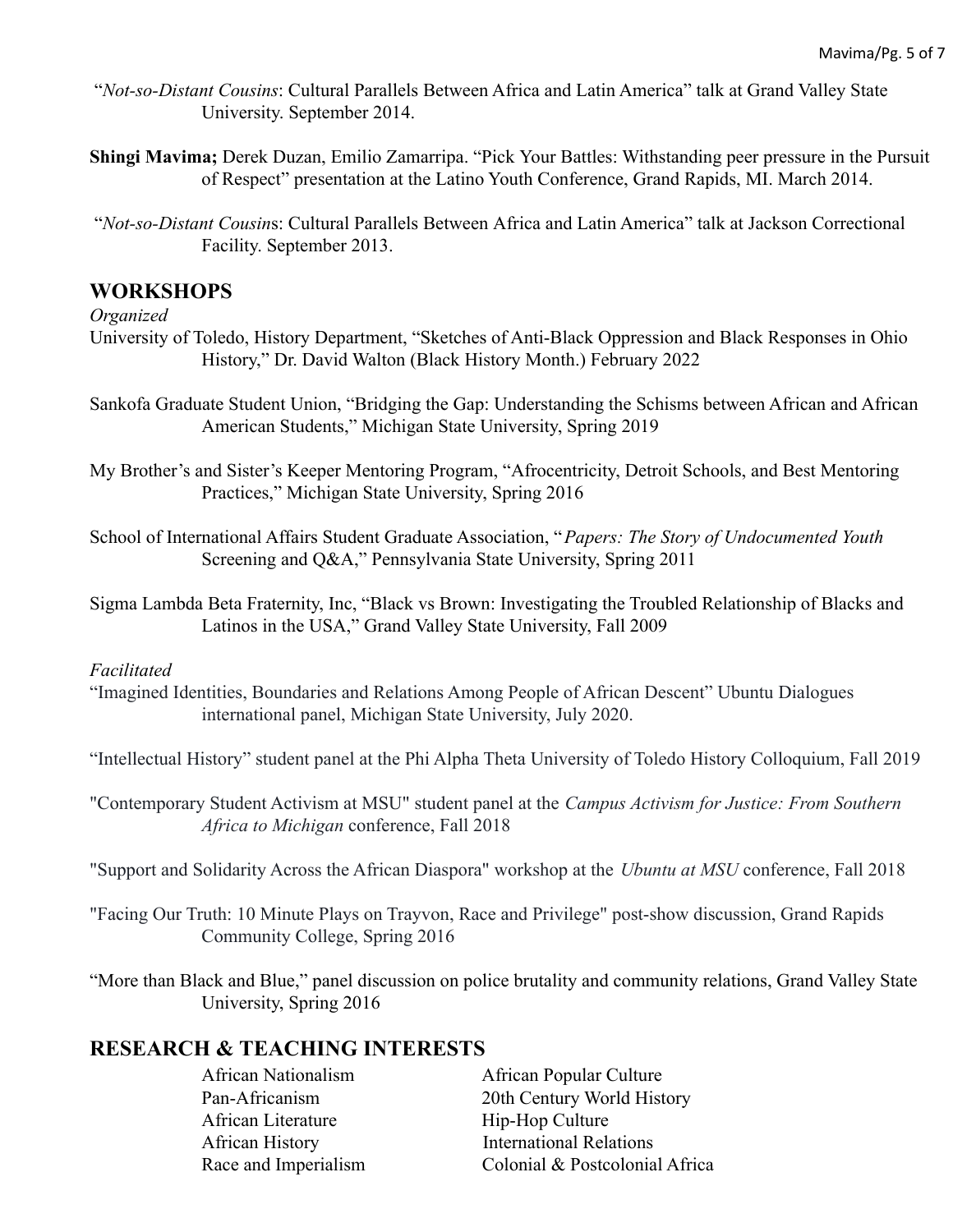# **TEACHING EXPERIENCE**

Assistant Professor, Department of History, University of Toledo: 2019-Present HIST 4980/ 6990: Race, Sports, & Power in Apartheid South Africa HIST 4980: Race & Imperialism in Africa HIST 3630: Africa to 1800 HIST 1070: Contemporary World History HIST 1110: African Civilizations

Instructor,Writing, Rhetoric & American Cultures, Michigan State University: 2017-2018 WRA 101: First Year Writing

T.A, Center of Integrative Studies in Arts And Humanities, Michigan State University: 2016-2017 IAH 201: U.S and the World IAH 203: Latin America and the World IAH 211: Area Studies-Africa

T.A, History Department, Michigan State University: 2015 HST 361: College Sports History

# **ADVISING GRADUATE STUDENTS**

### **PhD Students and Committees**

**Committee Member**: Sheila Carter, UT Department of History. *Warner Brothers, Patriotism, and White-Washing in the American Jewish Struggle for Identity*. Defended July 2020

- **Minor Field Advisor**: Loryn Clauson, UT Department of History. Field: Global Africa & Modern Imperialism, 2020-2021
- **Minor Field Advisor:** David Lacy, UT Department of History. Field: Global Africa & Modern Imperialism, 2021-
- **Minor Field Advisor**: Justin Krasnoff, UT Department of History. Field: Global Africa & Modern Imperialism, 2021-

**Minor Field Advisor:** Wang Ziao, UT Department of History. Field: Global Africa & Modern Imperialism, 2022-

#### **Masters Students and Committees**

**Committee Chair: Caleb Wakeman,** UT Department of History. Defending 2023 **Committee Chair: Brittany Grimes,** UT Department of History. Defending 2023. **Committee Member:** Erik Lopinski, UT Department of History. I*roquois Agency and the Northwest Gun Trade in British Colonial America*. Defended November 2020.

# **RESEARCH EXPERIENCE**

Online Data Collection, "Africana Digital Pedagogy" survey (57 respondents), Summer 2019

Dissertation Fieldwork, South Africa and Zimbabwe, Summer 2017

Study Abroad, Pretoria, South Africa, "Interrogating the Dialectical Relationship Between Black South African Nationalism and Pan-Africanism," Summer 2016

Study Abroad, Pretoria, South Africa, "South Africa's Role as a Regional Superpower in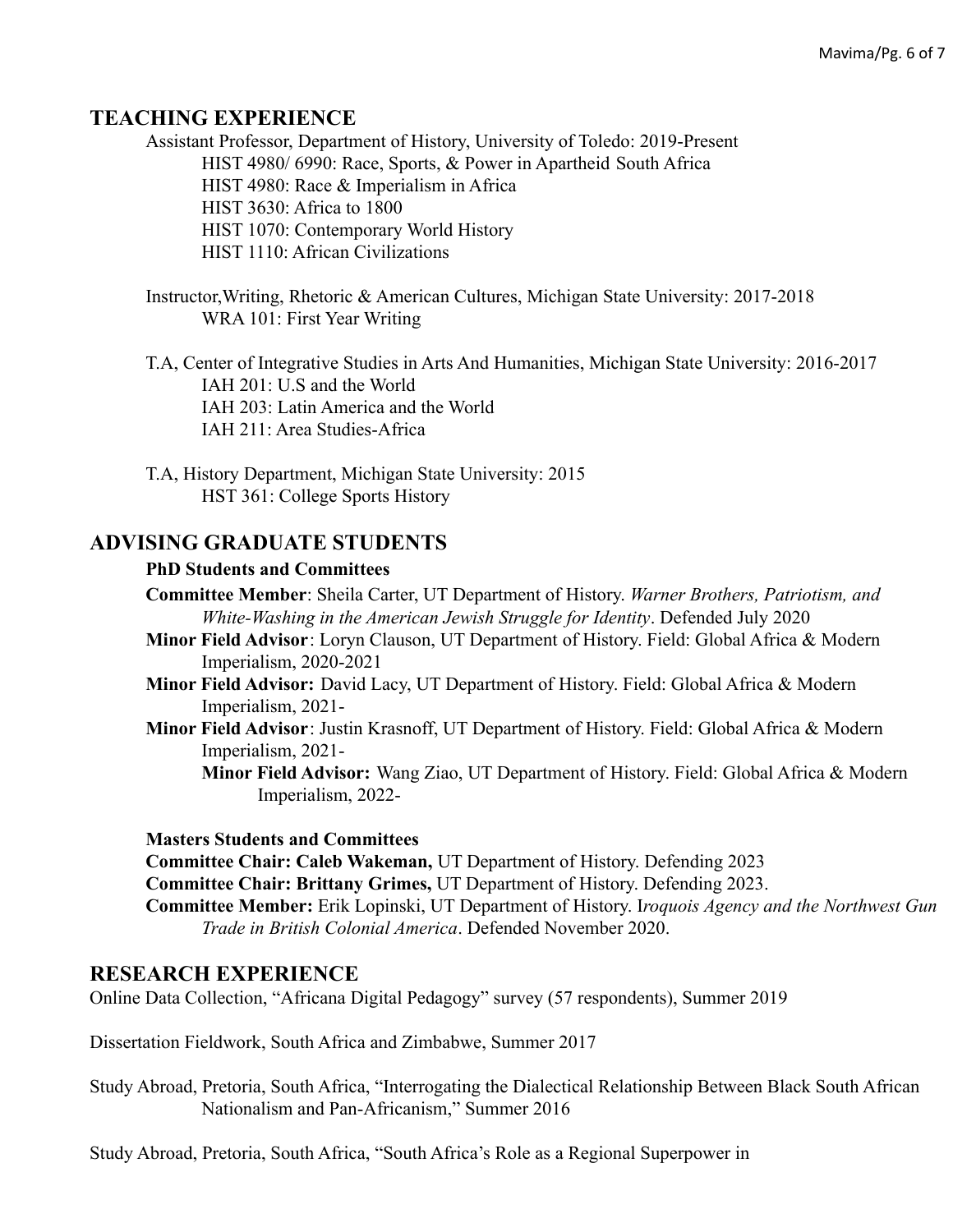#### Continental Pan Africanism," Summer 2015

### **ACADEMIC SERVICE**

#### **University of Toledo**

Teach Toledo Steering Committee, 2021- Brothers On The Rise Member, 2020 History Department Search Committee, 2020 History Department Undergraduate and Graduate Committees Roger Ray Institute for Humanities Essay Contest Reader, 2020 Black History Month Organizing Committee Member, 2020 MLK Scholarship Committee Member, 2019

### **Michigan State University**

African Graduate Student Association Outreach Chair, 2018- 2019 President, Sankofa Graduate Student Union, 2017- 2019 Department Steward, Graduate Employee Union, 2017- 2019 Graduate Coordinator, My Brother's and Sister's Keeper Mentoring Program, 2015-2017

#### **Grand Valley State University**

President, Multicultural Greek Council, 2009-2010 President, African Student Council, 2008-2009

#### **Other**

Language Proficiency Evaluator (Shona): Invited by Arizona State University to oral proficiency interview for a graduate student. February 2021

# **COMMUNITY ENGAGEMENT**

Co-producer, Chimvukela TV, a YouTube-based public history platform aimed at documenting the stories of Zimbabwean freedom fighters involved in the struggle for liberation (1950s-1980.)

Founder and Executive Director, CLUBHOUSE International, nonprofit organization mentoring and providing scholarships to Zimbabwean primary students, 2012- Present

Managing Editor, *The Rogue Scholar Society* Current Affairs Blog, [www.roguescholarsociety.com](http://www.roguescholarsociety.com), 2012- Present

Volunteer Coordinator, West Michigan Refugee Education and Cultural Center, 2011- 2014

Copy Editor, *El Iluminador*, national publication for Sigma Lambda Beta Fraternity, Inc. 2010- 2015

### **FELLOWSHIPS & GRANTS**

#### *Group*

Co-Principal Investigator: United Way of Greater Toledo Grant for Teach Toledo Scholars (pending) Year of Global Africa Programming Mini-Grant, Michigan State University Spring 2019